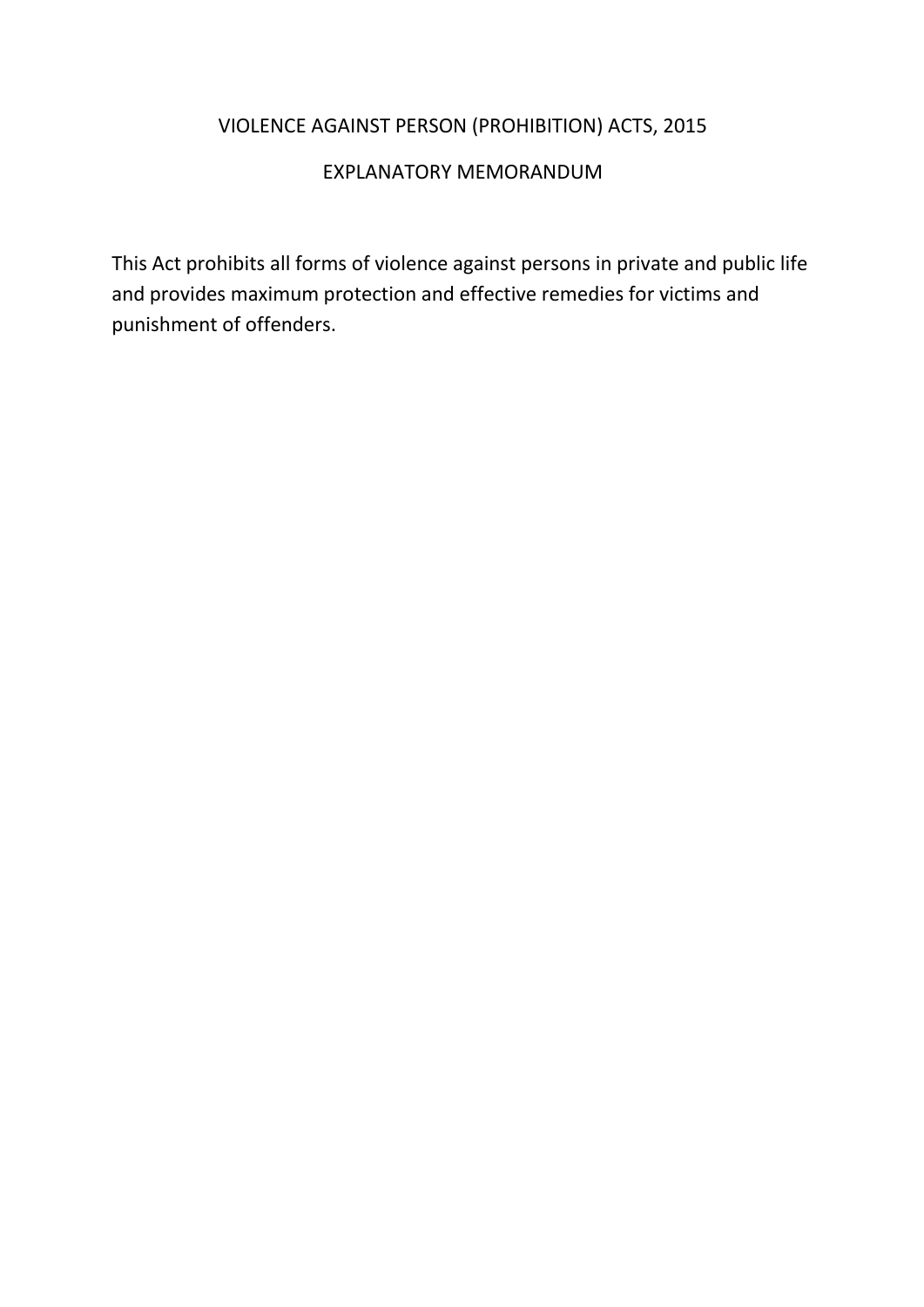# **VIOLENCE AGAINST PERSON (PROHIBITION) ACTS, 2015**

### **A bill**

#### **For**

An Act to eliminate violence in private and public life prohibit all forms of violence against persons and to provide maximum protection and effective remedies for victims and punishment of offenders; and for related matters.

Commencement

ENACTED: By the National Assembly of the Federal Republic of Nigeria-

#### **PART1- OFFENCES**

|  | (1) A person commits the offence of rape if- | Definition of Rape |
|--|----------------------------------------------|--------------------|
|--|----------------------------------------------|--------------------|

- (a) He or she internationally penetrates the vagina, anus or mouth of another Person with any other part of his or her body or anything else;
- (b) The other person does not consent to the penetration: or
- (c) The consent is obtained by force or means of threat or intimidation of any kind or by fear of harm or by means of false and fraudulent representation as to the nature of the act or the use of any substance or additive capable of taking away the will of such person or in the case of a married person by impersonating his or her spouse.
- (2) A person convicted of an offence under subsection (1) of this section is liable to imprisonment for life except
	- a) Where the offender is less than 14 years of age. The offender is liable to a maximum of 14 years imprisonment:
	- b) In all other cases, to a minimum of 12 years imprisonment without an option of fine, or
	- c) In the case of rape by a group of persons, the offenders are liable jointly to a minimum of 20 years imprisonment without an option of fine
	- (3) The court shall also award appropriate compensation to the victim as it may deem fit in the circumstance.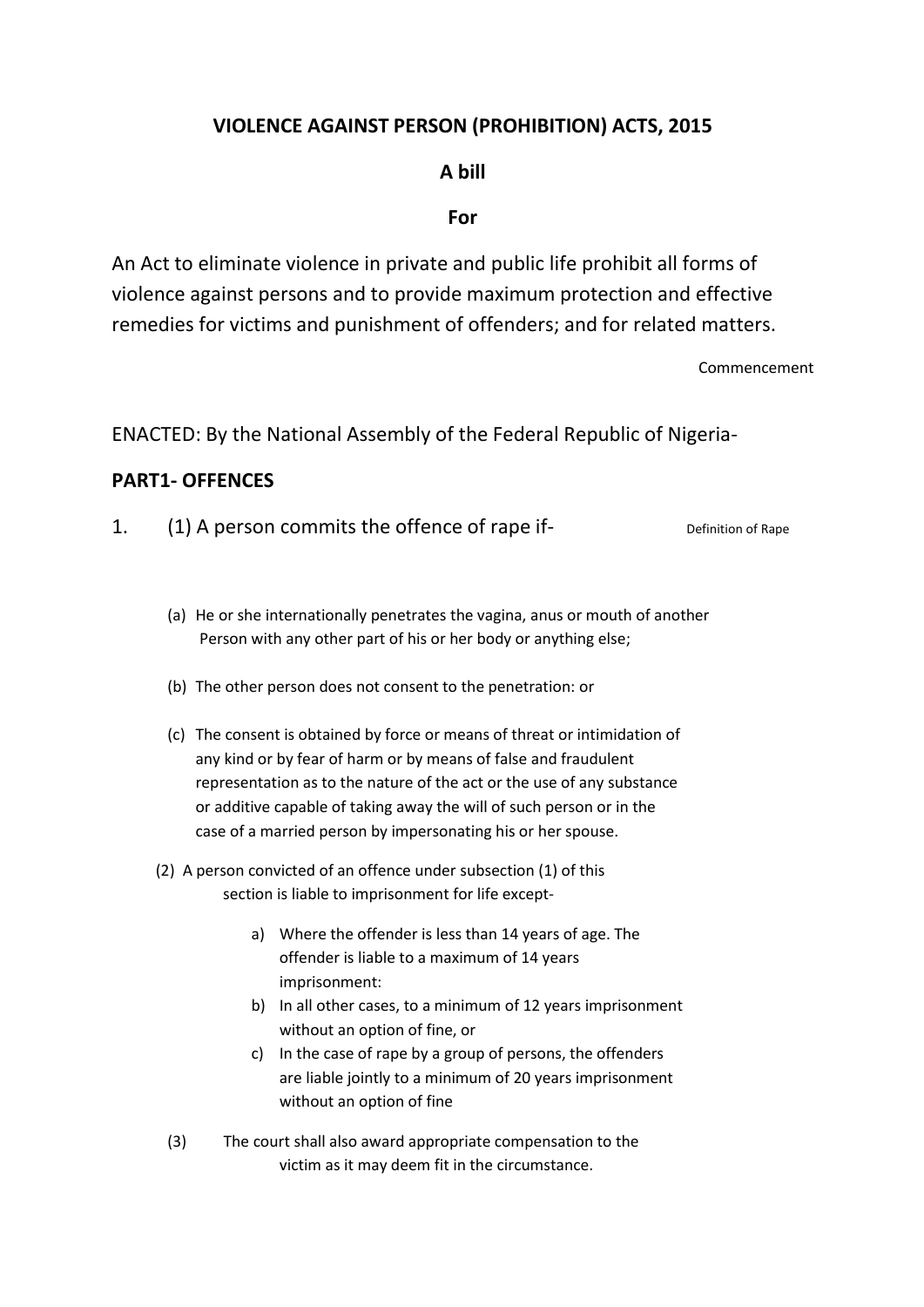- (4) A register for convicted sexual offenders shall be maintained and accessible to the public.
- 2 (1) A person who wilfully causes or inflicts physical injury on another person by means of any weapon, substance or object commits an offence and is liable on conviction to a term of imprisonment not exceeding 5 years or a fine not exceeding #100,000.00 or both.
	- (2) A person who attempts to commit the act of violence provided for in subsection(1) of this section commits an offence and is liable on conviction to a term of imprisonment not exceeding 3 years or to a fine not exceeding #200,000.00 or both.
	- (3) A person who incites, aids, abets, or counsels another person to commit the act of violence provided for in subsection(1) of this section commits an offence and is liable on conviction to a term of imprisonment not exceeding 3 years or to a fine not exceeding #200,000.00 or both.
	- (4) A person who receivers or assists another who, to his knowledge commits an offence under subsection(1) of this section, is an accessory after the fact and is liable on conviction to a term of imprisonment not exceeding 3 years or to a fine not exceeding '200,000.00 or both.
	- (5) The court may also award appropriate compensation to the victim as it may deem fit in the circumstance.
- 3. A person who coerces another to engage in any act to the detriment of that other person's physical or psychological well being commits an offence and id liable on conviction to term of imprisonment of 3 years
- 4. (1) A person who wilfully or knowingly places a person in fear of physical injury commits an offence and is liable on conviction to a term of imprisonment not exceeding 2 years or to a fine not exceeding '200,000.00 or both

(2) A person who attempts to commit the offence as provided for in subsection (1) of this section commits an offence and is liable on conviction to a term of imprisonment not exceeding 1 years or to a fine not exceeding #100,000.00 or both.

Inflicting physical Injury on a person complainant

Coercion

Wilfully placing a Person in fear of Physical injury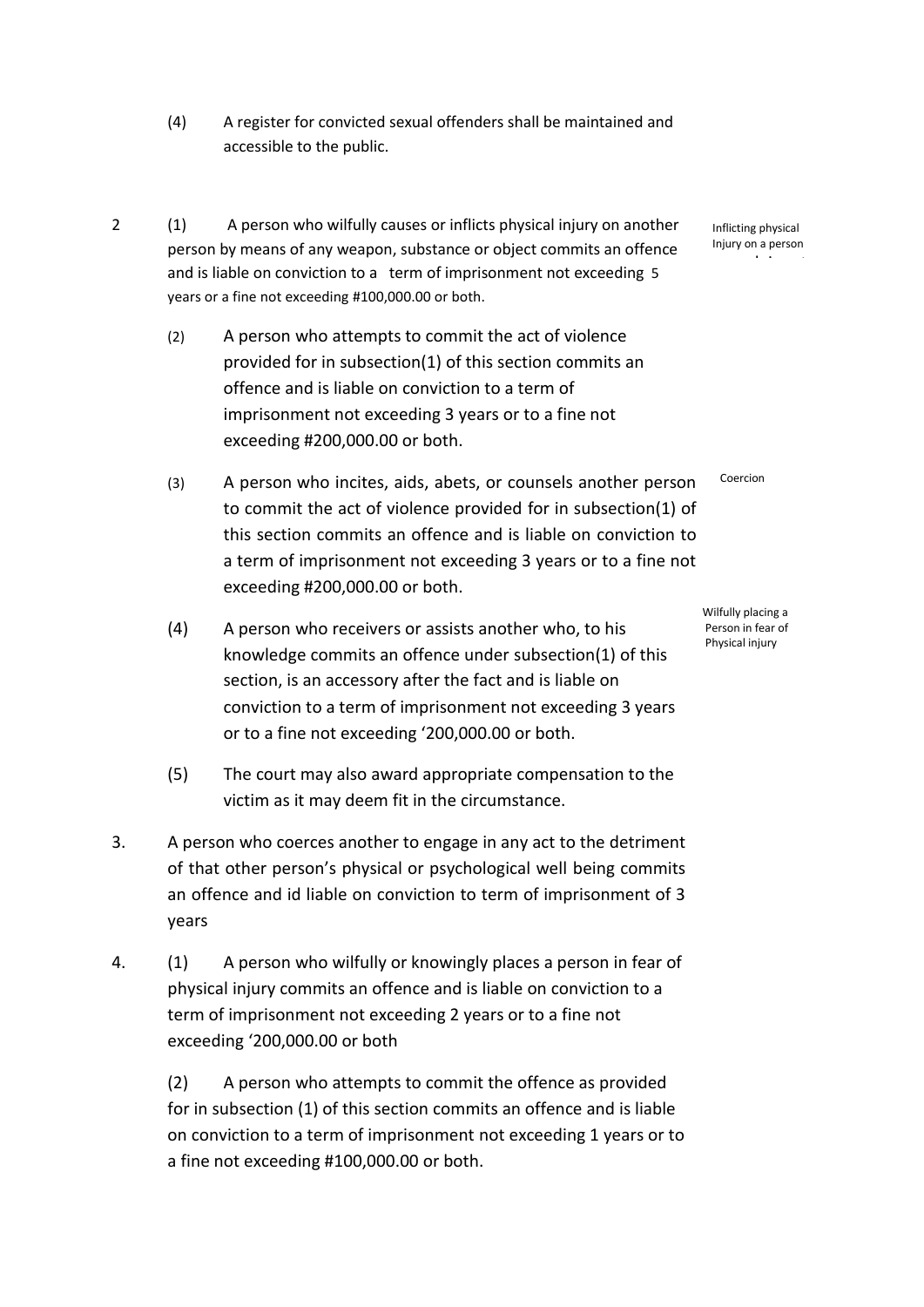(3) A person who aids, abets, or counsels another person to commit the offence provide for in subsection(1) of this section commits an offence and is liable on conviction to a term of imprisonment not exceeding 1 year or to a fine not exceeding #200,000.00 or both

(4) A person who receives or assist another who has committed the offence provided for in subsection(1) of this section is an accessory after the fact and is liable on conviction to a term of imprisonment not exceeding 1 year or to a fine not exceeding #200,000.00 or both

Offensive conduct

5 (1) A person who compels another, by force or threat, to engage in any conduct or act, sexual or otherwise, to the detriment of the victim's physical or psychological well-being commits an offence and is liable on conviction to a term of imprisonment not exceeding 2 years or to a fine not exceeding #500,000.00 or both

(2) A person who attempts to commits the offence provided for in subsection (1) of this section commits an offence and is liable on conviction to a term of imprisonment not exceeding 1 year or to a fine not exceeding #300,000.00 or both

(3) A person who incites, aids, abets, or counsels another person to commit the offence provided for in subsection (1) of this section commits an offence and is liable on conviction to a term of imprisonment not exceeding 1 year or to a fine not exceeding #300,000.00 or both

(4) A person who receives or assists another who to his or her knowledge, committed the offence provided for in subsection (1) of this section is an accessory after the fact and is liable on conviction to a term of imprisonment not exceeding 3 years or to a fine not exceeding #500,000.00 or both

6. (1) the circumcision or genital mutilation of the girl child or woman is hereby prohibited.

(2) A person who performs female circumcision or genital mutilation or engages another to carry out such circumcision or mutilation commits an offence and is liable on conviction to a term of imprisonment not exceeding 4 years or to a fine not exceeding #200,000.00 or both

Prohibition of female circumcision of genital mutilation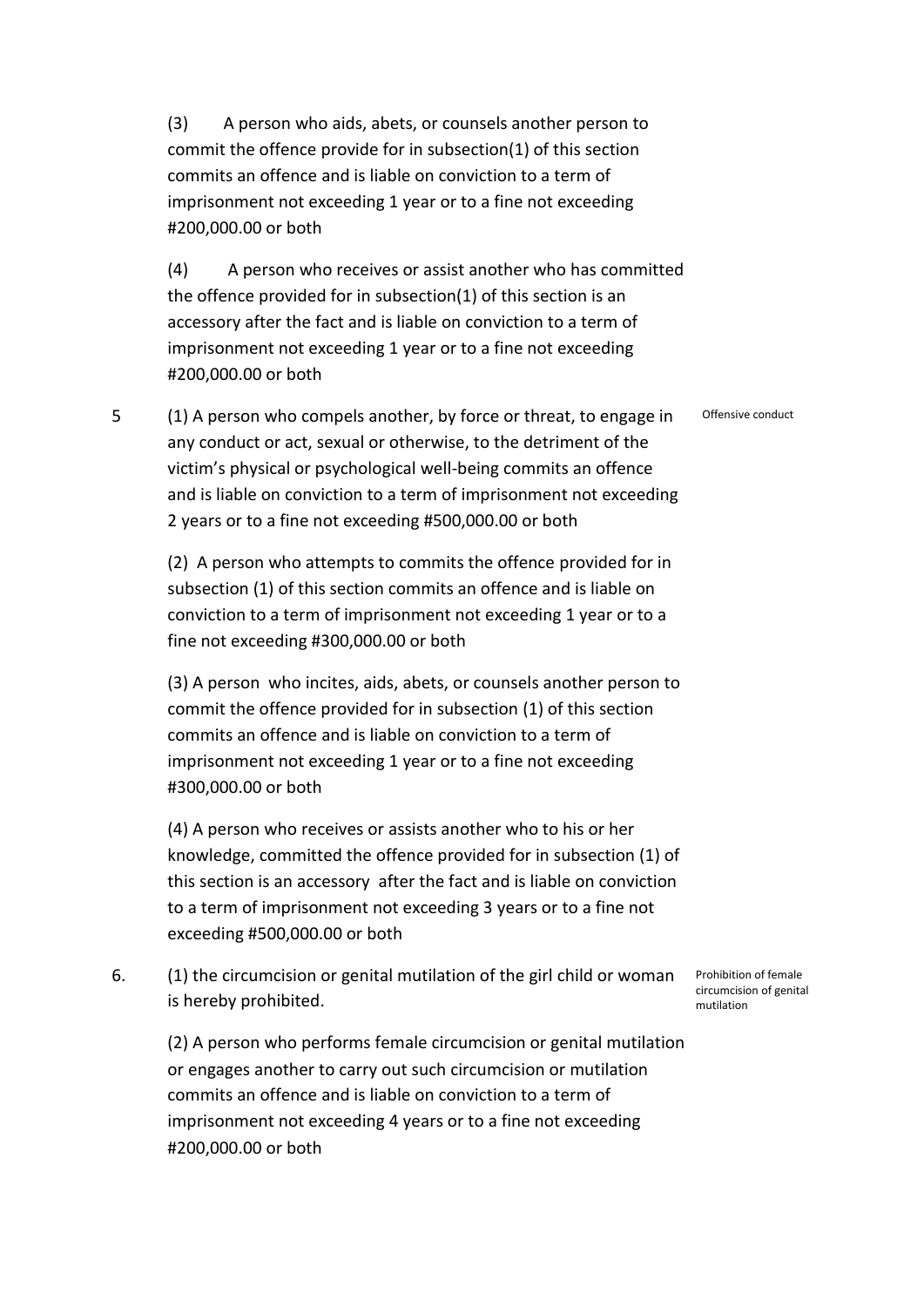(3) A person who attempts to commit the offence provided for in subsection (2) of this section commits an offence and is liable on conviction to a term of imprisonment not exceeding 2 years or to a fine not exceeding #100,000.00 or both

(4) A person who incites, aids, abets, or counsels another person to commit the offence provided for in subsection (2) of this section commits an offence and is liable on conviction to a term of imprisonment not exceeding 2years or to a fine not exceeding #100,000.00 or both

7. Any person who with intent to defraud or conceal an offence or frustrate the investigation and prosecution of offender under this Act or under any other enactment

(A) Destroy alters, mutilates, or falsifies any book or document, dress or clothing which could serve as evidence or exhibits,

(b) omits, or is privy to omitting, any material particular from any such document book, dress or clothing commits a felony and is liable on conviction to a term of imprisonment not exceeding 3 years or to a fine not exceeding #500,000.00 or both

- 8. A person who wilfully makes false statement, whether oral or documentary, in any judicial proceeding under this Act or with the aim of initiating investigation or criminal proceeding under this Act against another person commits an offence under this Act and is liable on conviction to a fine of #200,000. Or a term of imprisonment not exceeding 12 months.
- 9 (1) A person forcefully evicts his or her spouse from his or her home or refuses him or her access commits an offence and is liable on conviction to a term of imprisonment not exceeding 2 years or to a fine not exceeding #300,000.00 or both

(2) A person who attempts to commit the offence provided for in subsection(1) of this section commits an offence and is liable on conviction to a term of imprisonment not exceeding 1 year or to a fine not exceeding #200,000.00 or both

(3) A person who incites, aids, abets, or counsels another person to commit the offence provided for in subsection (1) of this section commits an offence and is liable on conviction to a term of

Frustrating investigation

> Wilfully marking false statements.

Forceful ejection from home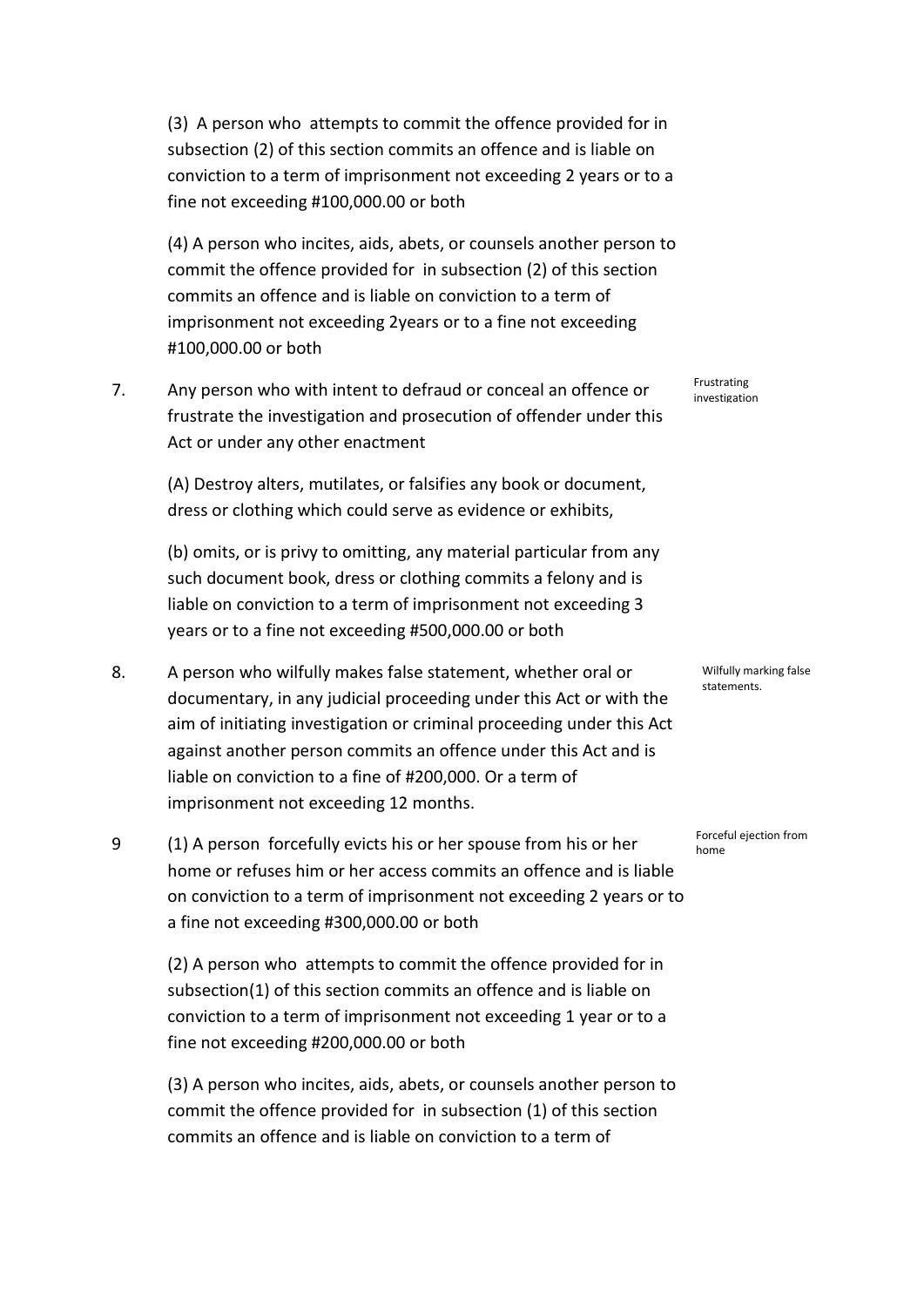imprisonment not exceeding 1years or to a fine not exceeding #200,000.00 or both

(4) A person who receives or assists another who, to his or her knowledge, committed the offence provided for in subsection (1) of this section is an accessory after the fact and is liable on conviction to a term of imprisonment not exceeding 1 year or to a fine not exceeding #200,000.00 or both

10. (1) A person who deprives another of his or liberty, except pursuant to a court order commits an offence and is liable on conviction to a term of imprisonment not exceeding 2 years or to a fine not exceeding #500,000.00 or both

(2) A person who attempts to commit the offence provided for in subsection(1) of this section commits an offence and is liable on conviction to a term of imprisonment not exceeding 1 year or to a fine not exceeding #200,000.00 or both

(3) A person who incites, aids, abets, or counsels another person to commit the offence provided for in subsection (1) of this section commits an offence and is liable on conviction to a term of imprisonment not exceeding 2years or to a fine not exceeding #300,000.00 or both

(4) A person who receives or assists another who, to his or her knowledge, committed the offence provided for in subsection (1) of this section is an accessory after the fact and is liable on conviction to a term of imprisonment not exceeding 1 year or to a fine not exceeding #100,000.00 or both

11. (1) A person who cause mischief or destruction or damage to property of another with intent to cause or knowing that it is likely to cause distress or annoyance to the victim. Commits an offence and is liable on conviction to a term of imprisonment not exceeding 2 years or to a fine not exceeding #300,000.00 or both

(2) A person who attempts to commit the offence provided for in subsection(1) of this section commits an offence and is liable on conviction to a term of imprisonment not exceeding 1 year or to a fine not exceeding #200,000.00 or both

(3) A person who incites, aids, abets, or counsels another person to commit the offence as provided for in subsection (1) of this section Depriving a person of his or her liberty

Damages to property with intent to cause distress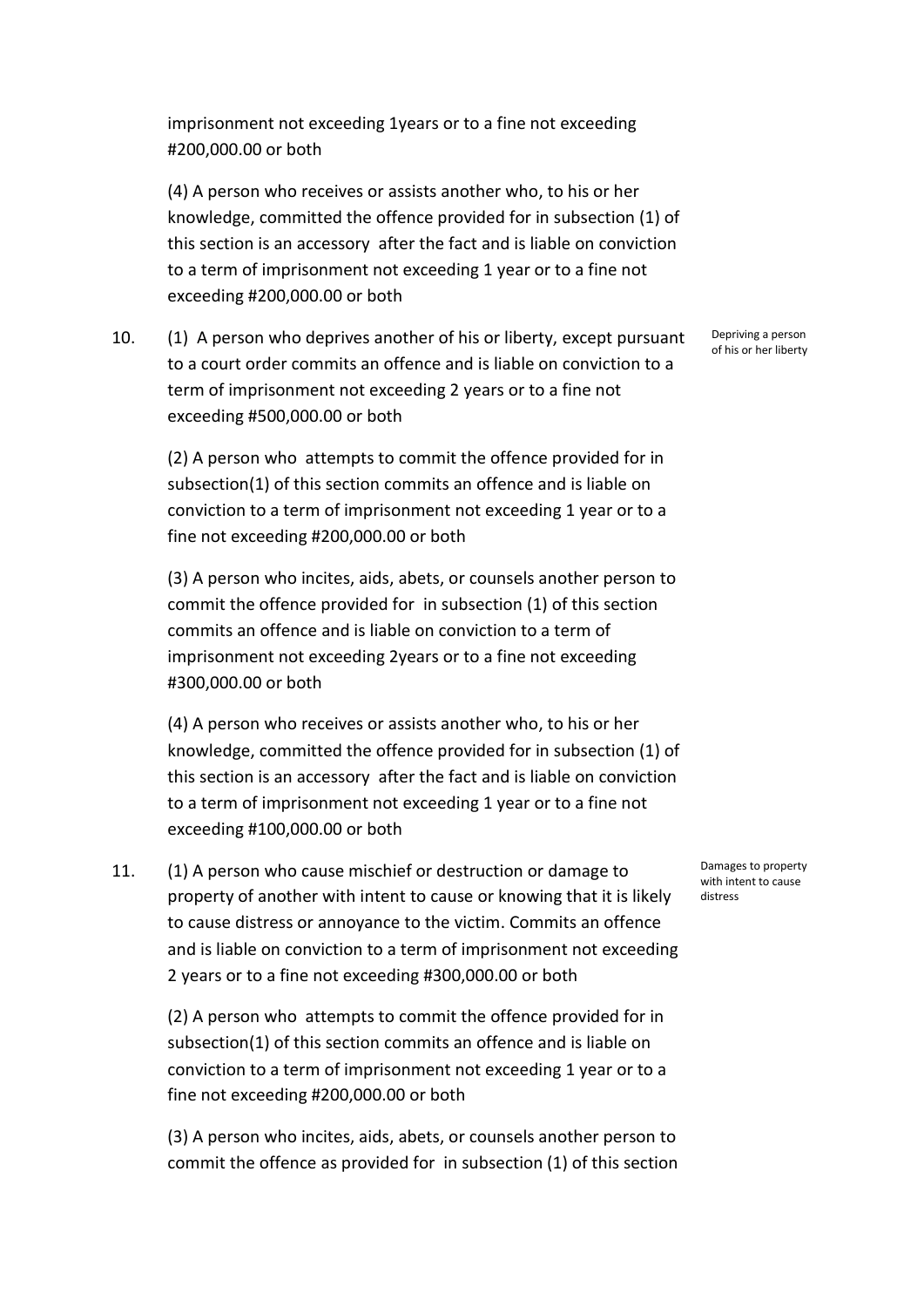commits an offence and is liable on conviction to a term of imprisonment not exceeding 1year or to a fine not exceeding #200,000.00 or both

(4) A person who receives or assists another who, to his or her knowledge, committed the offence provided for in subsection (1) of this section is an accessory after the fact and is liable on conviction to a term of imprisonment not exceeding 1year or to a fine not exceeding #200,000.00 or both

12 (1) A person who causes forced financial dependence or economic abuse of another commits an offence and is liable on conviction to a term of imprisonment not exceeding 2 years or to a fine not exceeding #500,000.00 or both.

(2) A person who attempts to commit the offence provided for in subsection(1) of this section commits an offence and is liable on conviction to a term of imprisonment not exceeding 1year or to a fine not exceeding #200,000.00 or both

(3) A person who incites, aids, abets, or counsels another person to commit the offence as provided for in subsection (1) of this section commits an offence and is liable on conviction to a term of imprisonment not exceeding 1year or to a fine not exceeding #200,000.00 or both

(4) A person who receives or assists another who, to his or her knowledge, committed the offence provided for in subsection (1) of this section is an accessory after the fact and is liable on conviction to a term of imprisonment not exceeding 6 months or to a fine not exceeding #100,000.00 or both

13 (1) A person who forcefully isolates or separates another from family and friends commits an offence and is liable on conviction to a term of imprisonment not exceeding 6 months or to a fine not exceeding #100,000.00 or both

(2) A person who attempts to commit the act of violence provided for in subsection(1) of this section commits an offence and is liable on conviction to a term of imprisonment not exceeding 3 months or to a fine not exceeding #100,000.00 or both

(3) A person who incites, aids, abets, or counsels another person to commit the offence as provided for in subsection (1) of this section Forced financial dependence or Economic abuse

Forced isolation or separation from family and friends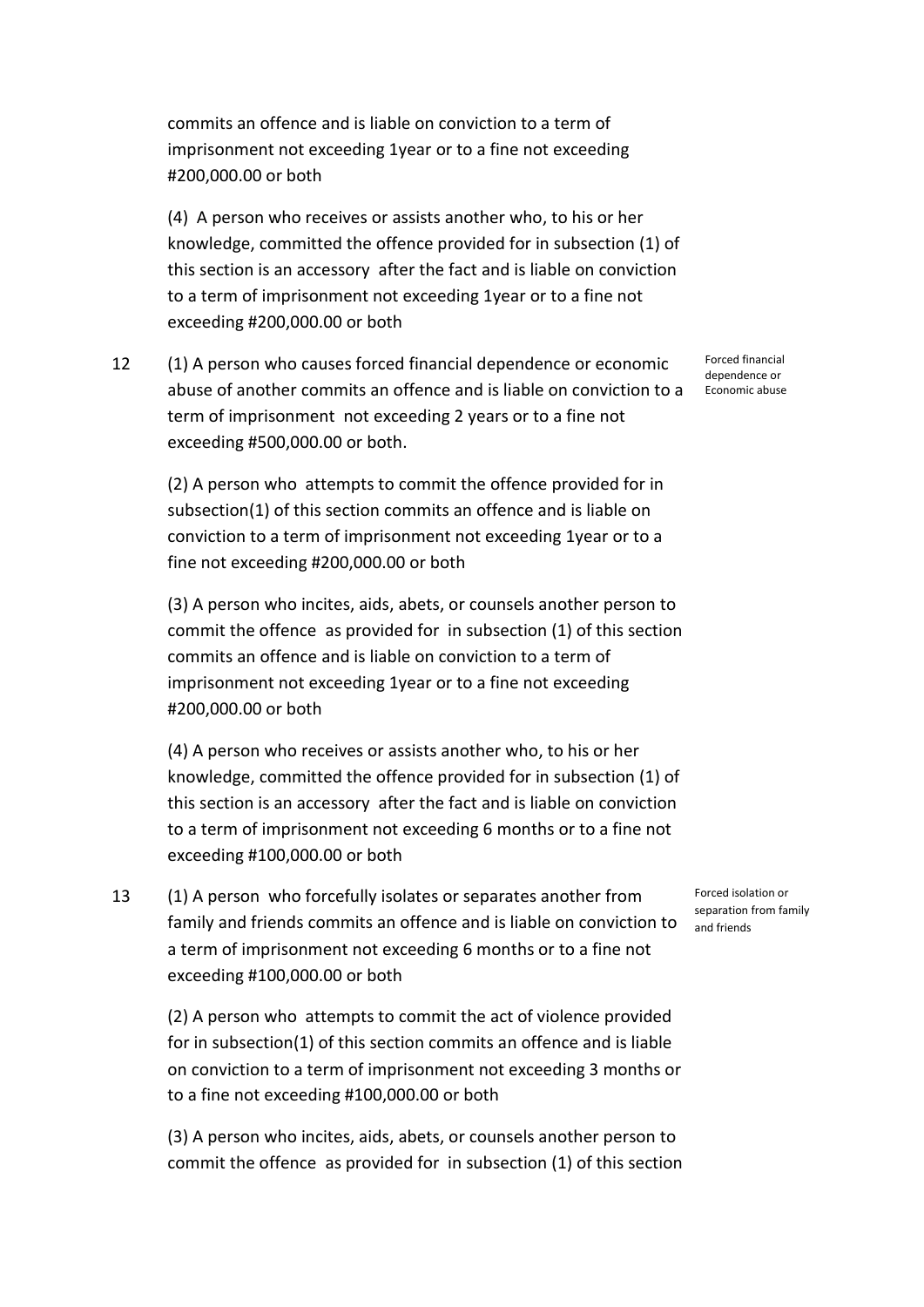commits an offence and is liable on conviction to a term of imprisonment not exceeding 3 months or to a fine not exceeding #100,000.00 or both

(4) ) A person who receives or assists another who, to his or her knowledge, committed the offence provided for in subsection (1) of this section is an accessory after the fact and is liable on conviction to a term of imprisonment not exceeding 3 months or to a fine not exceeding #100,000.00 or both

14 (1) A person who causes emotional, verbal and psychological abuse on another commits an offence and is liable on conviction to a term of imprisonment not exceeding 1 year or to a fine not exceeding #200,000.00 or both

(2) ) A person who attempts to commit the act of violence provided for in subsection(1) of this section commits an offence and is liable on conviction to a term of imprisonment not exceeding 6 months or to a fine not exceeding #100,000.00 or both

(3) A person who incites, aids, abets, or counsels another person to commit the act of violence as provided for in subsection (1) of this section commits an offence and is liable on conviction to a term of imprisonment not exceeding 6 months or to a fine not exceeding #100,000.00 or both

(4) A person who receives or assists another who, to his or her knowledge, committed the offence provided for in subsection (1) of this section is an accessory after the fact and is liable on conviction to a term of imprisonment not exceeding 6 months or to a fine not exceeding #100,000.00 or both

15. (1) A person who subjects a widow to harmful traditional practices commits an offence and is liable on conviction to a term of imprisonment not exceeding 2 years or to a fine not exceeding #500,000.00 or both

(2) A person who attempts to commit the act of violence provided for in subsection(1) of this section commits an offence and is liable on conviction to a term of imprisonment not exceeding 1 year or to a fine not exceeding #200,000.00 or both

(3) A person who incites, aids, abets, or counsels another person to commit the act of violence as provided for in subsection (1) of this

Emotional, verbal and psychological abuse

Harmful widowhood practices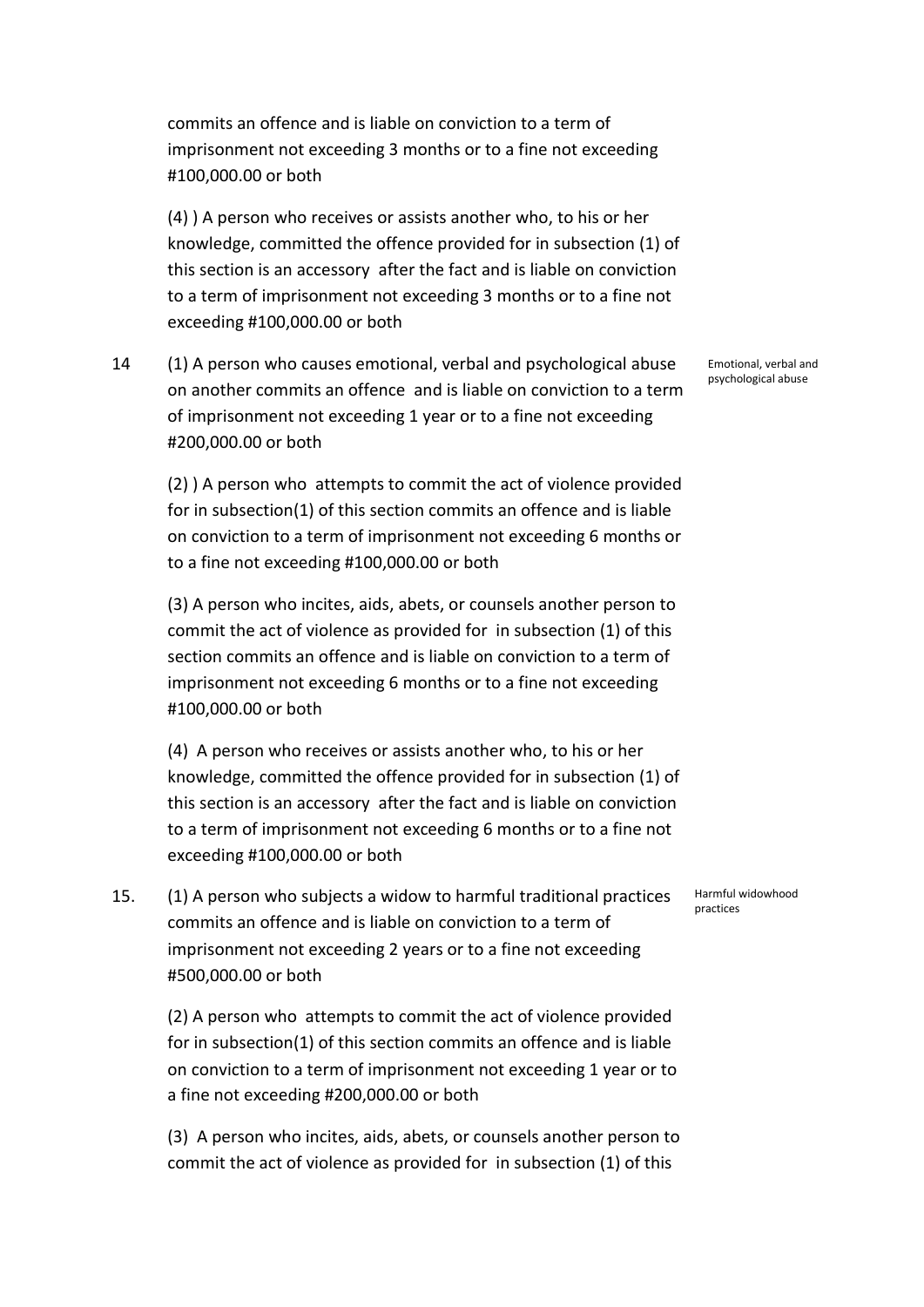section commits an offence and is liable on conviction to a term of imprisonment not exceeding 1 year or to a fine not exceeding #200,000.00 or both

(4) A person who receives or assists another who, to his or her knowledge, committed the offence provided for in subsection (1) of this section is an accessory after the fact and is liable on conviction to a term of imprisonment not exceeding 6 months or to a fine not exceeding #100,000.00 or both

16. (1) A person who abandons a wife or husband, children or other dependent without any means of sustenance commits an offence and is liable on conviction to a term of imprisonment not exceeding 3 years or to a fine not exceeding #500,000.00 or both

(2) A person who attempts to commit the act of violence provided for in subsection(1) of this section commits an offence and is liable on conviction to a term of imprisonment not exceeding 2 years or to a fine not exceeding #200,000.00 or both

(3) A person who incites, aids, abets, or counsels another person to commit the act of violence as provided for in subsection (1) of this section commits an offence and is liable on conviction to a term of imprisonment not exceeding 2 years or to a fine not exceeding #200,000.00 or both

(4) A person who receives or assists another who, to his or her knowledge, committed the offence provided for in subsection (1) of this section is an accessory after the fact and is liable on conviction to a term of imprisonment not exceeding 1 year or to a fine not exceeding #100,000.00 or both

17. (1) A person who stalks another commits an offence and is liable on conviction to a term of imprisonment not exceeding 2 years or to a fine not exceeding #500,000.00 or both

(2) A person who attempts to commit the act of violence provided for in subsection (1) of this section commits an offence and is liable on conviction to a term of imprisonment not exceeding 1 year or to a fine not exceeding #200,000.00 or both

(3) ) A person who incites, aids, abets, or counsels another person to commit the act of violence as provided for in subsection (1) of this section commits an offence and is liable on conviction to a term Abandonment of Spouse, Children and other sustenance

Stalking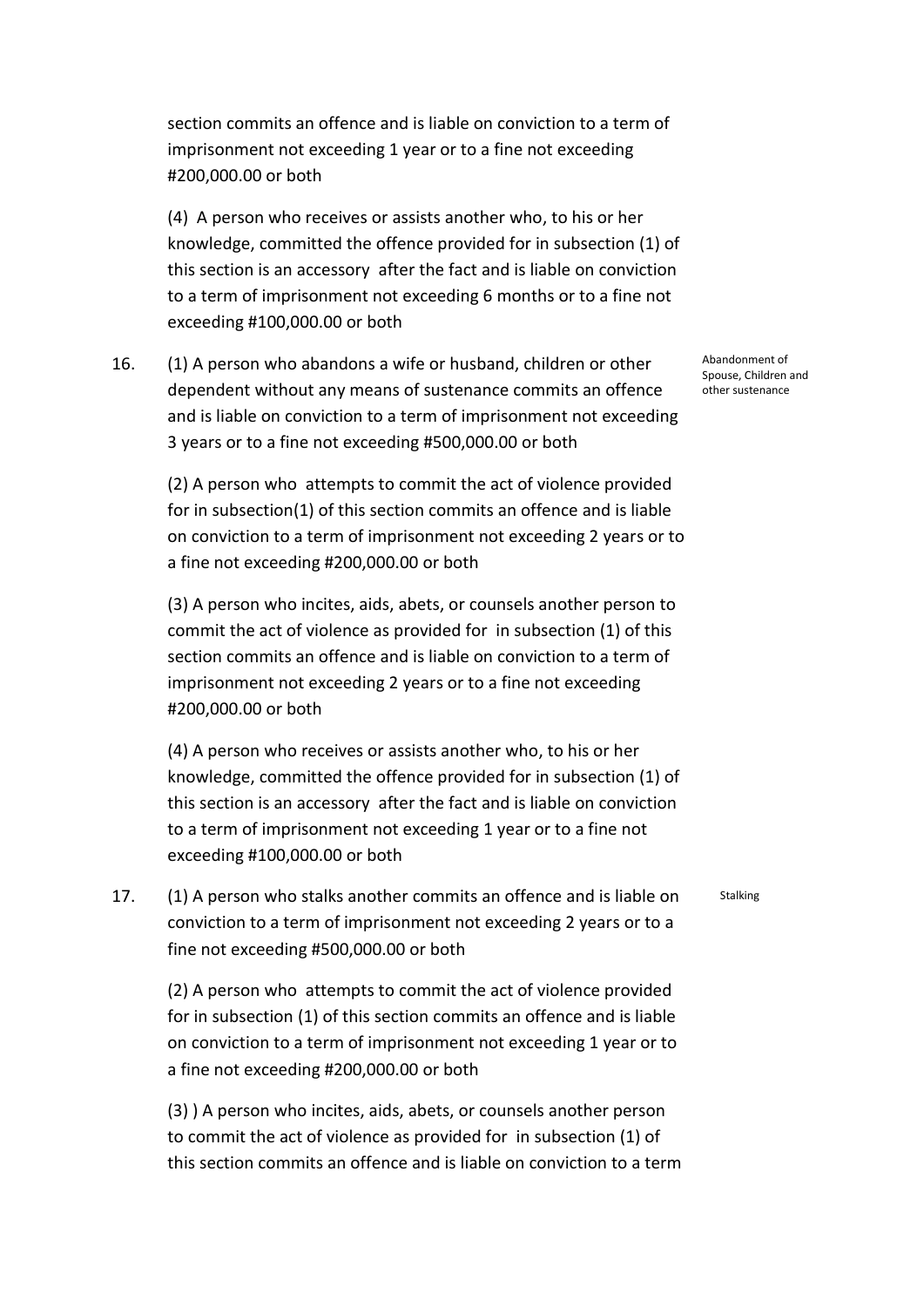of imprisonment not exceeding 1 year or to a fine not exceeding #200,000.00 or both

(4) A person who receives or assists another who, to his or her knowledge, committed the offence provided for in subsection (1) of this section is an accessory after the fact and is liable on conviction to a term of imprisonment not exceeding 1 year or to a fine not exceeding #100,000.00 or both

18. (1) A person who intimidates another commits an offence and is liable on conviction to a term of imprisonment not exceeding 1 year or to a fine not exceeding #200,000.00 or both

(2) A person who attempts to commit the act of violence provided for in subsection(1) of this section commits an offence and is liable on conviction to a term of imprisonment not exceeding 6 months or to a fine not exceeding #100,000.00 or both

(3) A person who incites, aids, abets, or counsels another person to commit the act of violence as provided for in subsection (1) of this section commits an offence and is liable on conviction to a term of imprisonment not exceeding 6 months or to a fine not exceeding #100,000.00 or both

(4) A person who receives or assists another who, to his or her knowledge, committed the offence provided for in subsection (1) of this section is an accessory after the fact and is liable on conviction to a term of imprisonment not exceeding 6 months or to a fine not exceeding #100,000.00 or both

19. (1) A person who batters his or her spouse commits offence and is liable on conviction to a term of imprisonment not exceeding 3 years or to a fine not exceeding #200,000.00 or both

(2) ) A person who attempts to commit the act of violence provided for in subsection(1) of this section commits an offence and is liable on conviction to a term of imprisonment not exceeding 1 year or to a fine not exceeding #100,000.00 or both

(3) A person who incites, aids, abets, or counsels another person to commit the act of violence as provided for in subsection (1) of this section commits an offence and is liable on conviction to a term of imprisonment not exceeding 1 year or to a fine not exceeding #200,000.00 or both

Intimidation

Spousal battery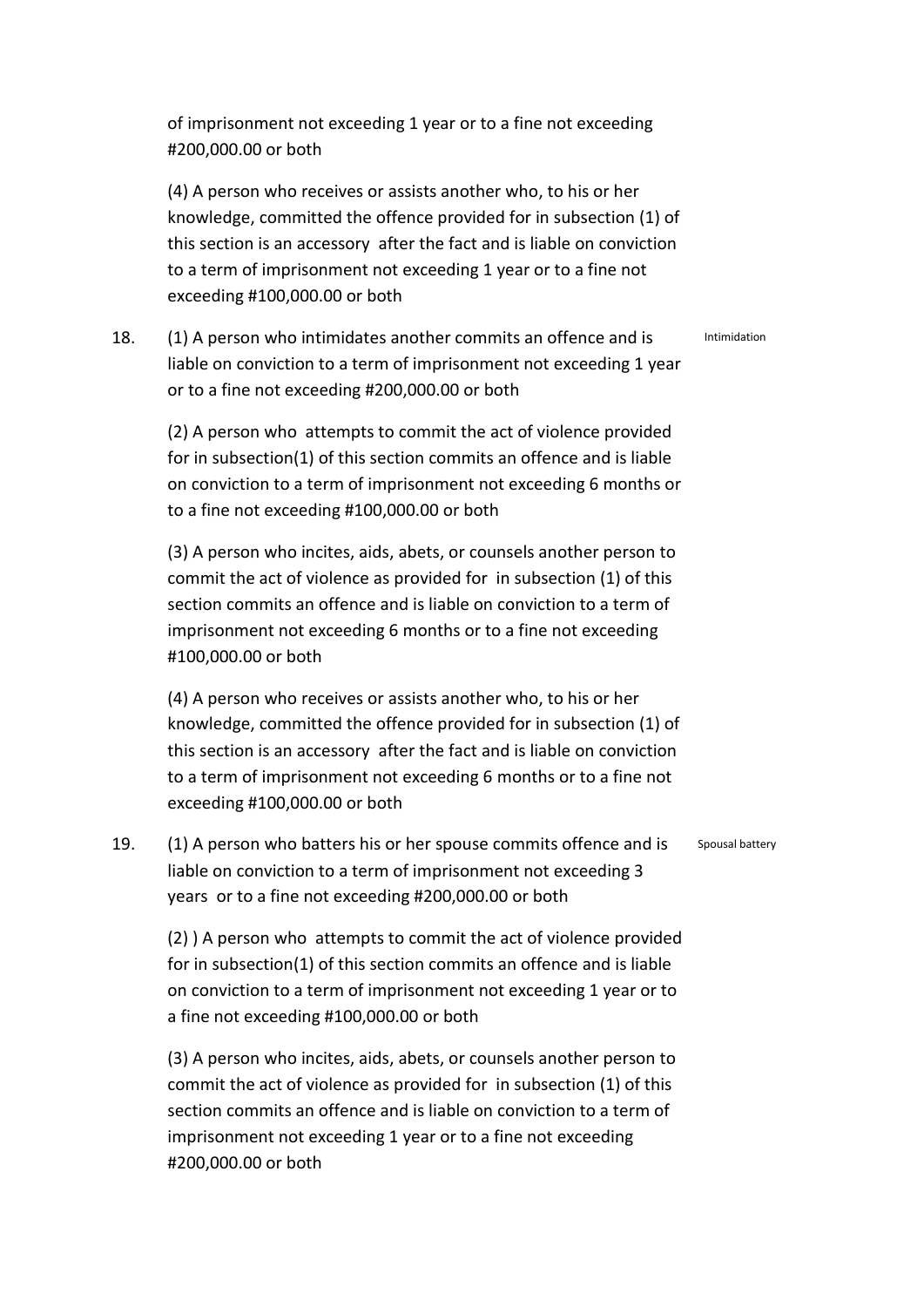(4) A person who receives or assists another who, to his or her knowledge, committed the offence provided for in subsection (1) of this section is an accessory after the fact and is liable on conviction to a term of imprisonment not exceeding 1 year or to a fine not exceeding #200,000.00 or both

20. (1) A person who carries out harmful traditional practices on another commits an offence and is liable on conviction to a term of imprisonment not exceeding 4 years or to a fine not exceeding #500,000.00 or both

(2) A person who attempts to commit the act of violence provided for in subsection(1) of this section commits an offence and is liable on conviction to a term of imprisonment not exceeding 2 years or to a fine not exceeding #300,000.00 or both

(3) A person who incites, aids, abets, or counsels another person to commit the act of violence as provided for in subsection (1) of this section commits an offence and is liable on conviction to a term of imprisonment not exceeding 2 years or to a fine not exceeding #300,000.00 or both

(4) ) A person who receives or assists another who, to his or her knowledge, committed the offence provided for in subsection (1) of this section is an accessory after the fact and is liable on conviction to a term of imprisonment not exceeding 2 years or to a fine not exceeding #200,000.00 or both

21. (1) A person who uses chemical, biological or any other harmful liquid on any other commits an offence and is liable on conviction to a term of life imprisonment without an option of fine

(2) A person who attempts to commit the act of violence described in subsection(1) of this section commits an offence and is liable on conviction to a term of imprisonment not exceeding 25 years without the option of fine

(3) A person who incites, aids, abets, or counsels another person to commit the act of violence, as provided for in subsection (1) of this section, commits an offence and is liable on conviction to a term of imprisonment not exceeding 25 year without the option of fine

(4) A person who receives or assists another who, to his or her knowledge, committed the offence provided for in subsection (1) of Attack wills harmful substance

Harmful traditional practices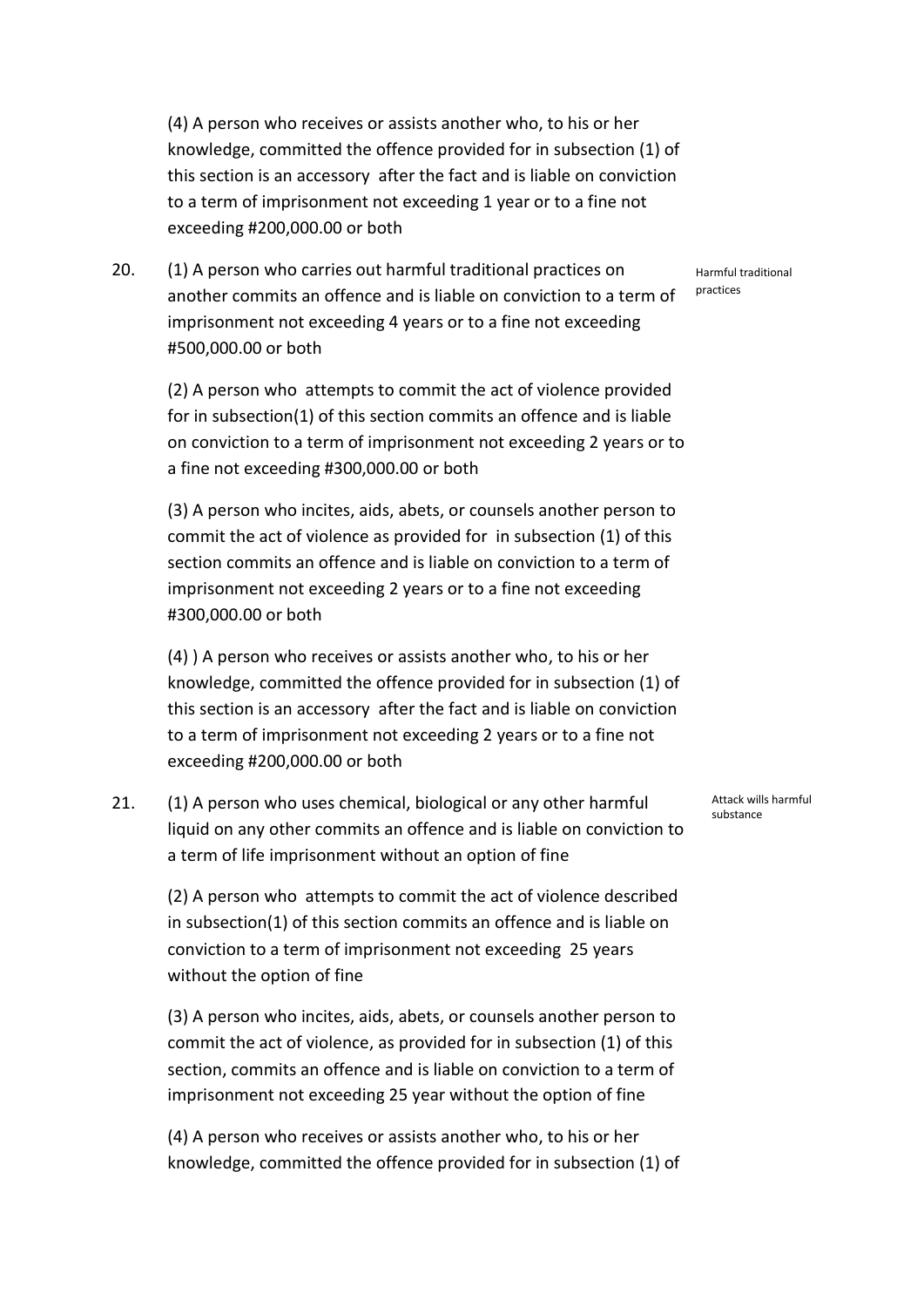this section is an accessory after the fact and is liable on conviction to a term of imprisonment not exceeding 25 years without the option of fine

22. (1) A person who commits an offence if he intentionally administers a substance to, or causes a substance to be administered to or taken by, another person with the intention of stupefying or overpowering that person so to enable any person to engage in a sexual activity with that person.

(2) A person who commits an offence under this section is, in addition to any other offence under this Act, liable on conviction to a term of imprisonment not exceeding 10 years or a fine of #500,000 or both

23. (1) A person who commits a political violence as defined under of this Act relating to political violence commits an offence and is liable on conviction to term of imprisonment not exceeding 4 years or a fine of '500,000 or both

(2) A person who attempts to commit the act of violence provided for in subsection(1) of this section commits an offence and is liable on conviction to a term of imprisonment not exceeding 2 years or to a fine not exceeding #300,000.00 or both

(3) A person who incites, aids, abets, or counsels another person to commit the act of violence as provided for in subsection (1) of this section commits an offence and is liable on conviction to a term of imprisonment not exceeding 2 years or to a fine not exceeding #300,000.00 or both.

(4) A person who receives or assists another who, to his or her knowledge, committed the offence provided for in subsection (1) of this section is an accessory after the fact and is liable on conviction to a term of imprisonment not exceeding 2 years or to a fine not exceeding #200,000.00 or both.

24. (1) A state actor who commits political violence commits an offence and is liable on conviction to a term of imprisonment not exceeding 4 years or to a fine not exceeding # 1000,000.00 or both

(2) A person who attempts to commit the act of violence provided for in subsection(1) of this section commits an offence and is liable

Violence by State actors

Administering a substance with intent

Political violence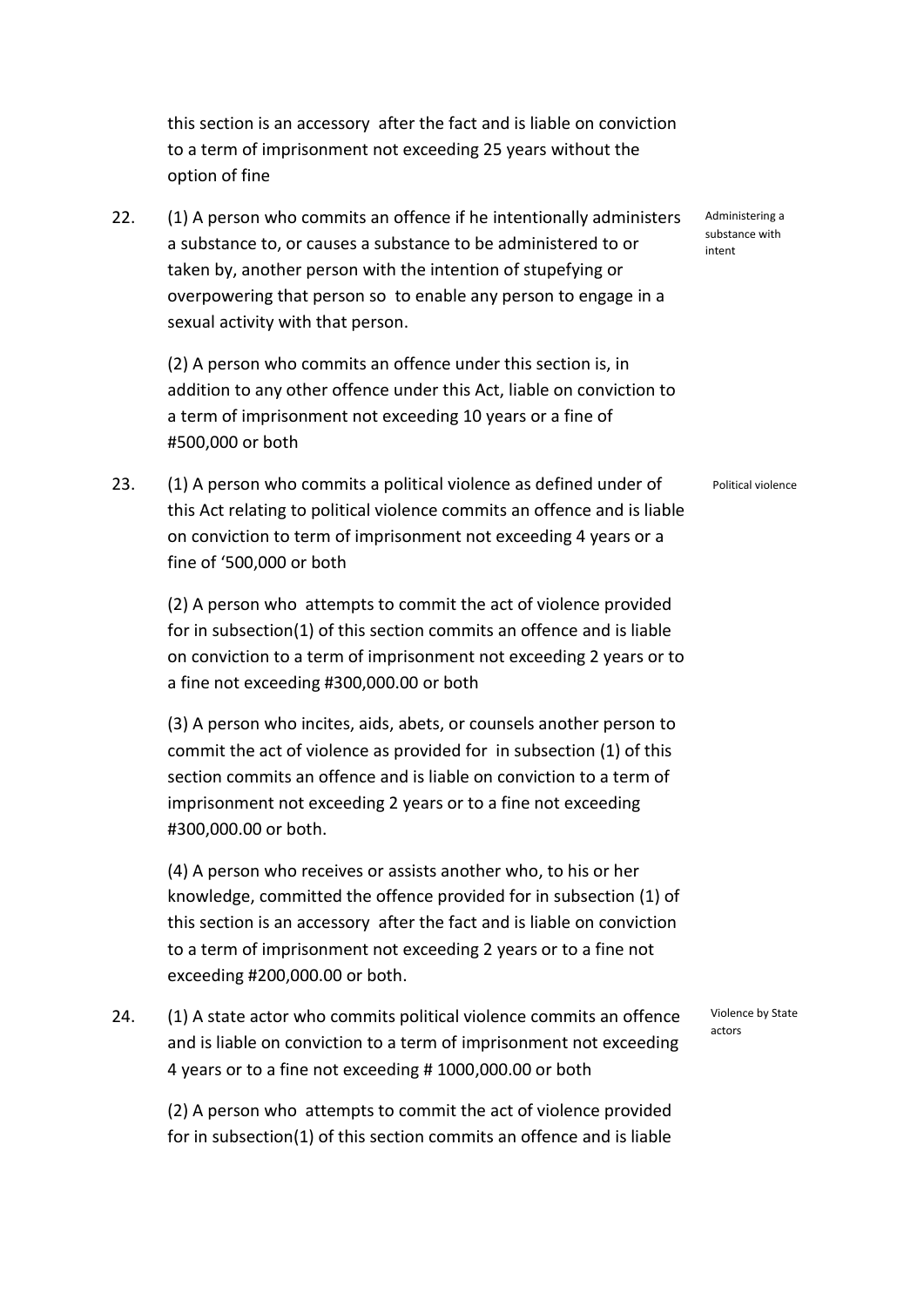on conviction to a term of imprisonment not exceeding 3 years or to a fine not exceeding #700,000.00 or both

(3) A person who incites, aids, abets, or counsels another person to commit the act of violence as provided for in subsection (1) of this section commits an offence and is liable on conviction to a term of imprisonment not exceeding 2 years or to a fine not exceeding#500,000.00 or both

(4) A person who receives or assists another who, to his or her knowledge, committed the offence provided for in subsection (1) of this section is an accessory after the fact and is liable on conviction to a term of imprisonment not exceeding 1year or to a fine not exceeding #300,000.00 or both.

(5) The State is liable for the offence committed by its agents and the Court shall award appropriate compensation commensurate with the extent and amount of damages.

- 25 A person who knowingly and wilfully have carnal knowledge of another within the prohibited degrees of consanguinity and affinity contained in the schedule to this Act with or without consent, commits incest and is liable on conviction to a minimum term of
	- (a) 10 years imprisonment without an option of fine,
	- (b) Where the two parties consent to commit incest, provided that the consent was not obtained by fraud or threat, 5 years imprisonment without an option of fine
- 26. (1) A person who intentionally exposes his or her genital organs, or a substantial part thereof, with the intention of causing distress to the other party, or that another person seeing it may be tempted or induced to commits an offence under this Act, commits an offence termed "indecent exposure"
	- (2) A person who intentionally exposes his or her genital organs, or a substantial part thereof, and induces another to either massage, or touch with the intention of deriving sexual pleasure from such acts commits an offence under this section

Incest schedule

Indecent exposure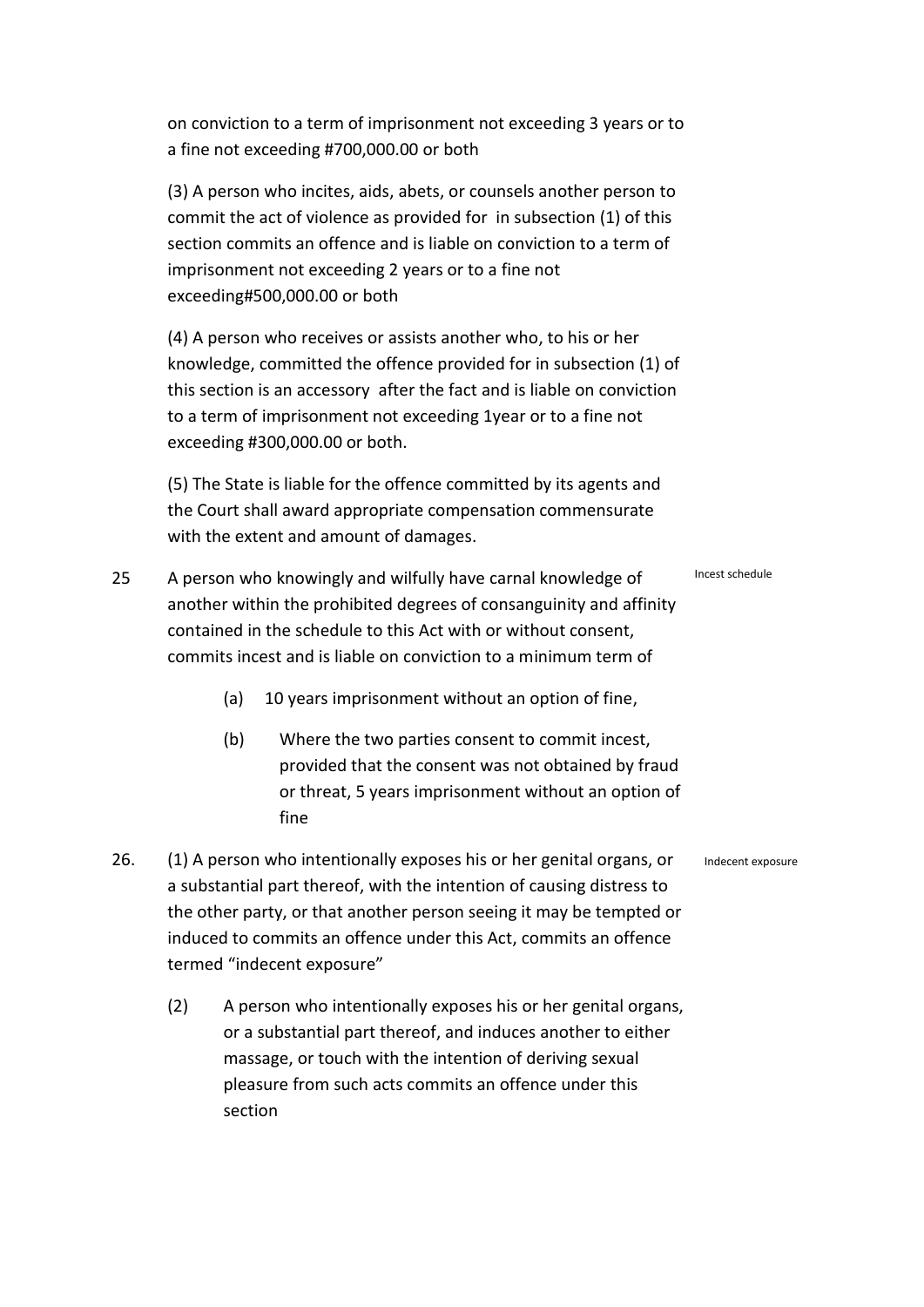(3) A person who commits an offence under this section is liable to upon conviction to a term of imprisonment of not less than 1 year or to a fine not exceeding #500,000 or both

#### **Part II- Jurisdiction of the court**

- 27. Only the High Court of the Federal Capital Territory, Abuja empowered by an Act of parliament shall have the jurisdiction to hear and grant any application brought under this Act,
- 28. (1) An application for a protection order may, be made before the High Court following a complaint of violence by the complainant and such order, if granted, shall be effective throughout the Federal Republic of Nigeria and no time limit or prescription shall apply in relation to a person seeking to apply for such protection order.

(2) Any complainant may, in the prescribed manner, apply to the Court for a protection order

(3) If the complainant is not represent by counsel, the police officer with whom a complaint of violence has been lodged shall inform the complainant of the remedies he or she may be entitled to under this Act including the right to lodge a criminal complaint against the respondent if a criminal offence has been committed under this Act.

(4) Notwithstanding the provisions of any other law, the application may be brought on behalf of the complainant by any other person, including a police officer, a protection officer, an accredited service provider, a counsellor, health service provider, social workers or teacher who has interest in the well-being of the complainant

Provided that the application shall be brought with the written consent of the complainant, except in circumstances where the complainant is-

- (a) A minor,
- (b) Mentally retarded
- (c) Unconscious; or
- (d) A person who the court is satisfied is unable to provide the required consent

(5) Notwithstanding the provisions of any other law, any minor, or any person on behalf of a minor, may apply to the Court for a protection order without the assistance of a parent, guardian or any Jurisdiction

Application for protection order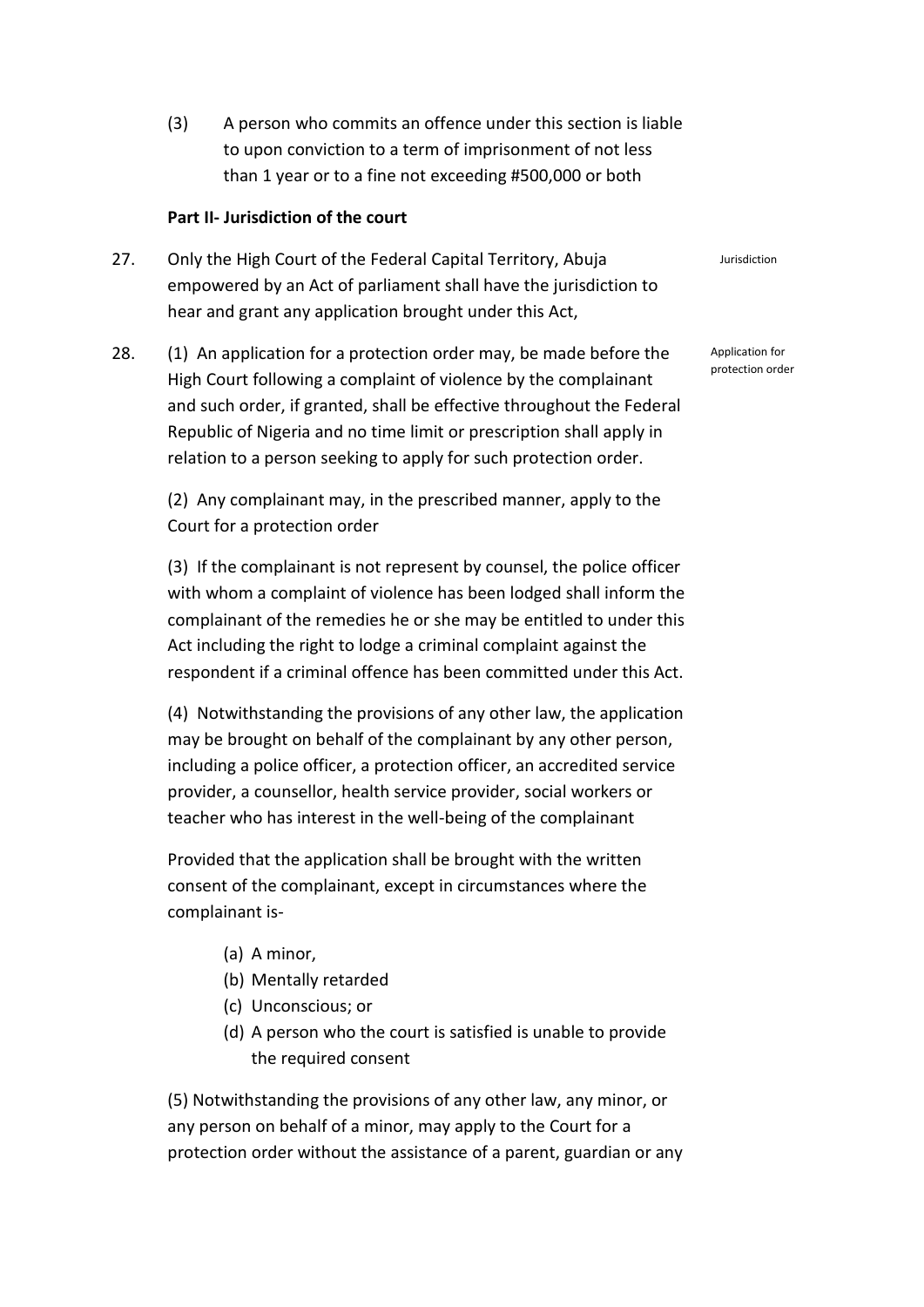other person and supporting affidavit by persons who have knowledge of the mater concerned may accompany the application

(6) The application and affidavits shall be filed in Court

29. (1) The Court shall as soon as is reasonably possible, consider an application submitted to it under section 30 (6) of this Act and may, for that purpose, consider such additional evidence as it deems fit, including oral evidence by affidavit, which shall form part of the record of the proceedings

(2) If the Court is satisfied that there is prima facie evidence that the respondent is committing, has committed or that there is imminent likelihood that he may commit an act of domestic violence, the Court shall, notwithstanding the fact that the respondent has not been given notice of the proceedings contemplated in subsection (1) of the section, issue an interim protection order against the respondent, in the prescribed manner

(3) An interim protection order shall be served on the respondent in the prescribed manner and must call on the respondent to show cause on the return date, specified n the order why a protection order should not be issued

(4) A copy of the application referred to in section of this Act and the record of any evidence taken under subsection(1) of this section shall be served on the respondent together with the interim protection order.

(5) if the Court does not issue an interim protection order under subsection (2) of this section, the Court shall direct the Registrar of the Court to cause certified copies of the application concerned and any supporting affidavit to be served on the respondent in the prescribed manner, together with a prescribed notice calling on the respondent to show cause on the return date, specified in the notice, why a protection order should not be issued.

(6) An interim protection order shall be served on the respondent in the prescribed manner and shall cal on the respondent to show cause on the return date, specified in the order why a protection order, should not be issued

Consideration of application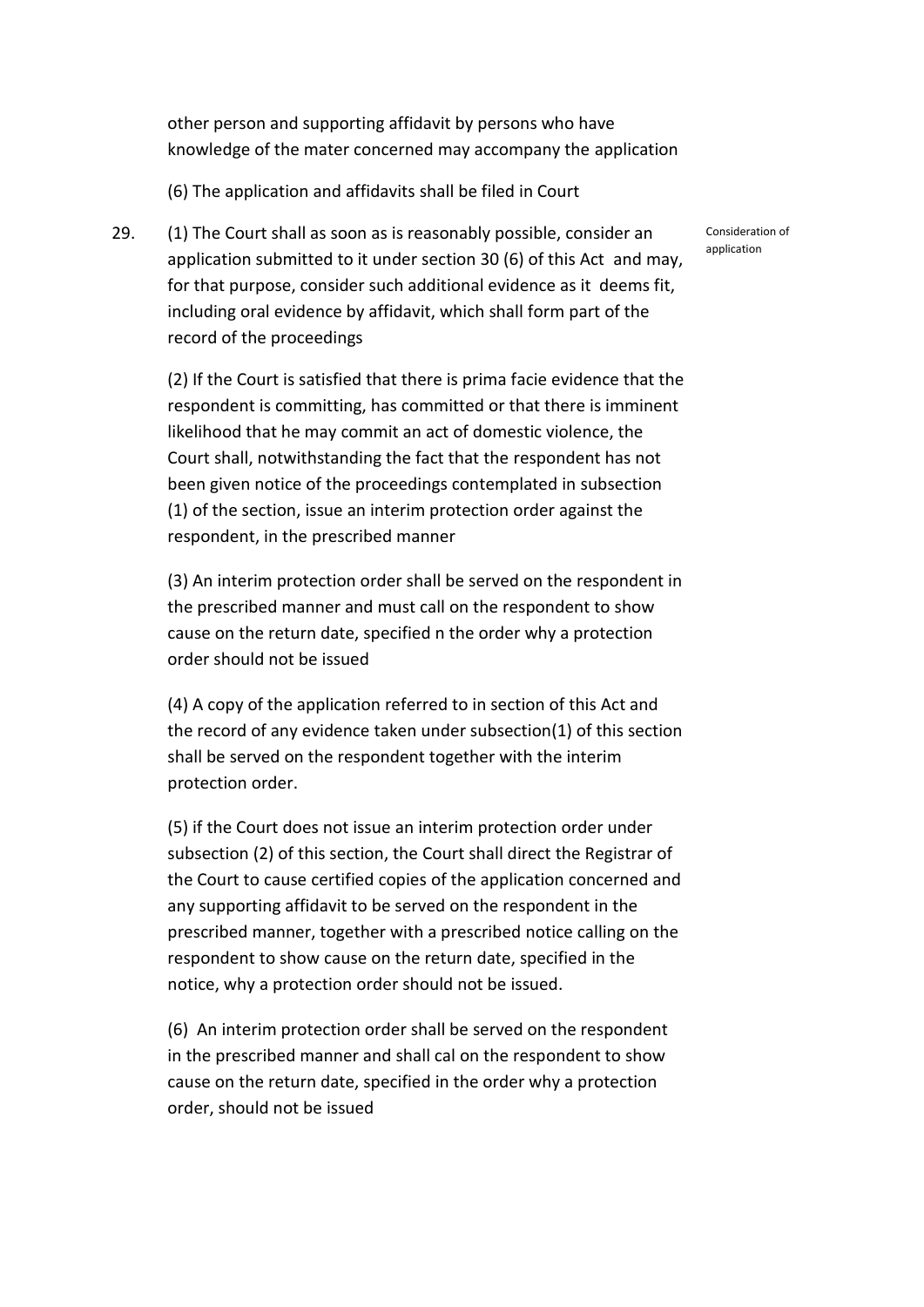(7) The return dates referred to in subsections (3) and (5) of this section may not be less than 5 days after service has been effected upon the respondent.

30 (1) if the respondent does not appear on a return date contemplated in section 29(3) or (5) of this Act, and if the Court is satisfied that-

Issuing of protection order

(a) Proper service has been effected on the respondent, and

(b) The application contains a prima facie evidence than the respondent has committed, is committing or that there is an imminent likelihood that he may commit an act of domestic violence

The court shall issue a protection order in the prescribed form

(2) If the respondent appears on the return date in order to oppose the issuing of a protection order, the court shall proceed to hear the matter and consider

> (a) Any evidence previously received under section 29(1) of this Act; and

> (b) Such further affidavits or oral evidences as it may direct, which shall form part of the record of the proceedings

(3) The Court may, on its own accord or on the request of the complainant, if it is of the opinion that it is just or desirable to do so, order that in the examination of witnesses, including the complainant, a respondent who is not represented by a legal practitioner

(a) Is not entitled to cross-examine directly a person who is in a domestic relationship with the respondent: and

(b) Shall put any question to such a witness by starting the question to the Court, and the court is to repeat the question accurately to the witness.

(4) The Court shall, after a hearing as contemplated in subsection (2) of this section, issue a protraction order in the prescribed form, if it finds, on a balance of probabilities, that the respondent has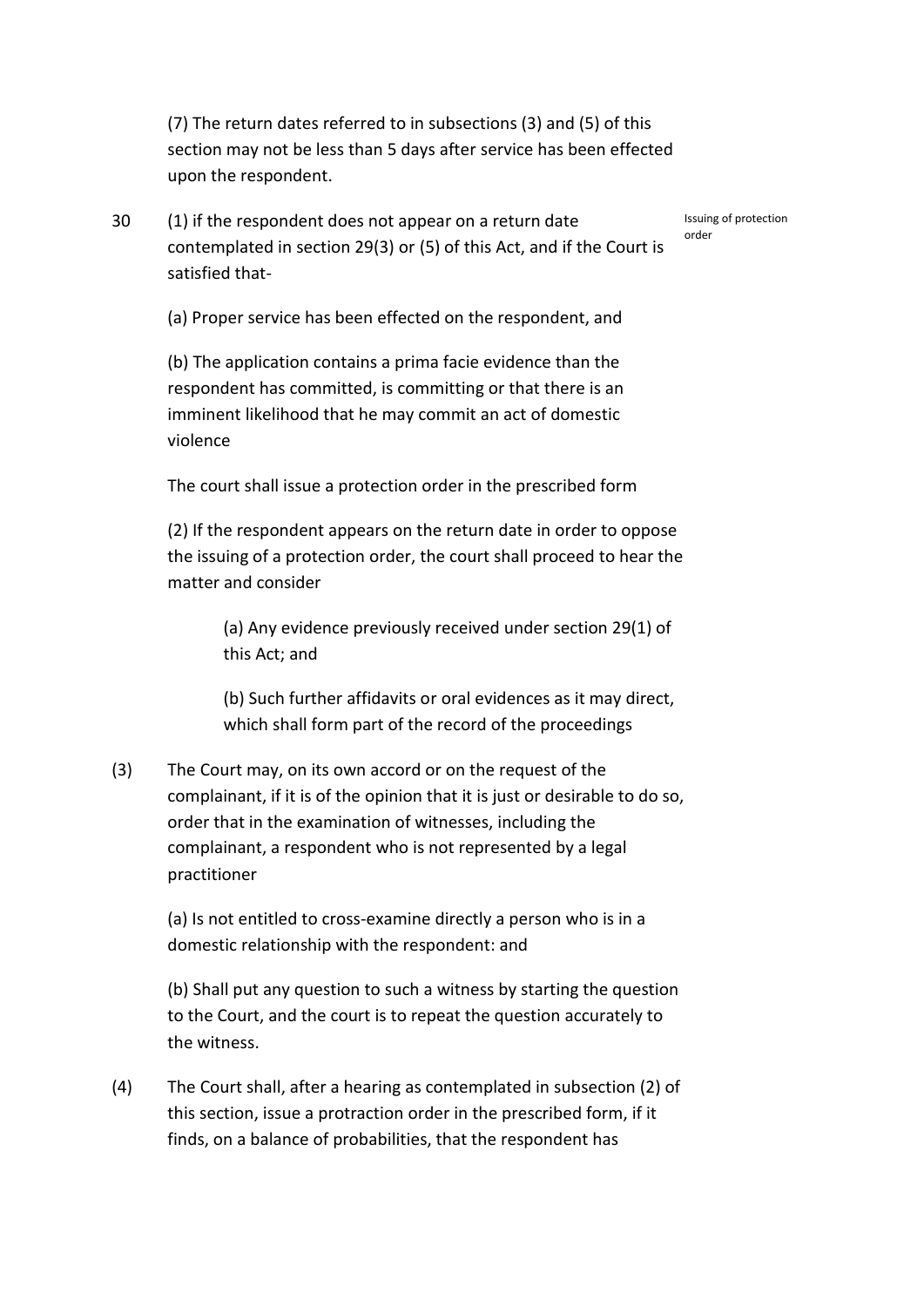committed, is committing or that there is an imminent likelihood that he may commit an act of domestic violence

- (5) Upon the issuing of a protection order, the Registrar of the court shall, in the prescribed manner, cause
	- (a) The original of such order to be served on the respondent; and

(b) A certified copy of such order, and original warrant of arrest contemplated in section33 (1) (a)

- To be, served on the complainant
- (6) The Registrar of the Court shall, in the prescribed manner, forward certified copies of any protection order and of the warrant of arrest contemplated in section33 (1)
	- (a) to the police station of the complainant's choice
- (7) Subject to the provisions of section31 (7) of this Act, a protection order issued under this section remains in force until it is set aside, and execution of such order shall not be automatically suspended upon the filing of an appeal
- 31. (1) The Court may, by means of a protection order referred to in section 28 or 29 of this Act, prohibit the respondent from-

Court's powers in respect of protection order

- (a) Committing any act of domestic violence;
- (b) Enlisting the help of another person to commit any such act;

(c) Entering a shared household provided that the court may impose this prohibition only if it appears to be in the best interest of the complainant;

- (d) Entering a specified part of such a shared household
- (E) Entering the complainant's residence;
- (f) Entering the complainant's place of employment;

(g) Preventing the complainant from entering or remaining in the shared household or a specified part of the shared household;

(h) Alienating or disposing the shared household or encumbering same;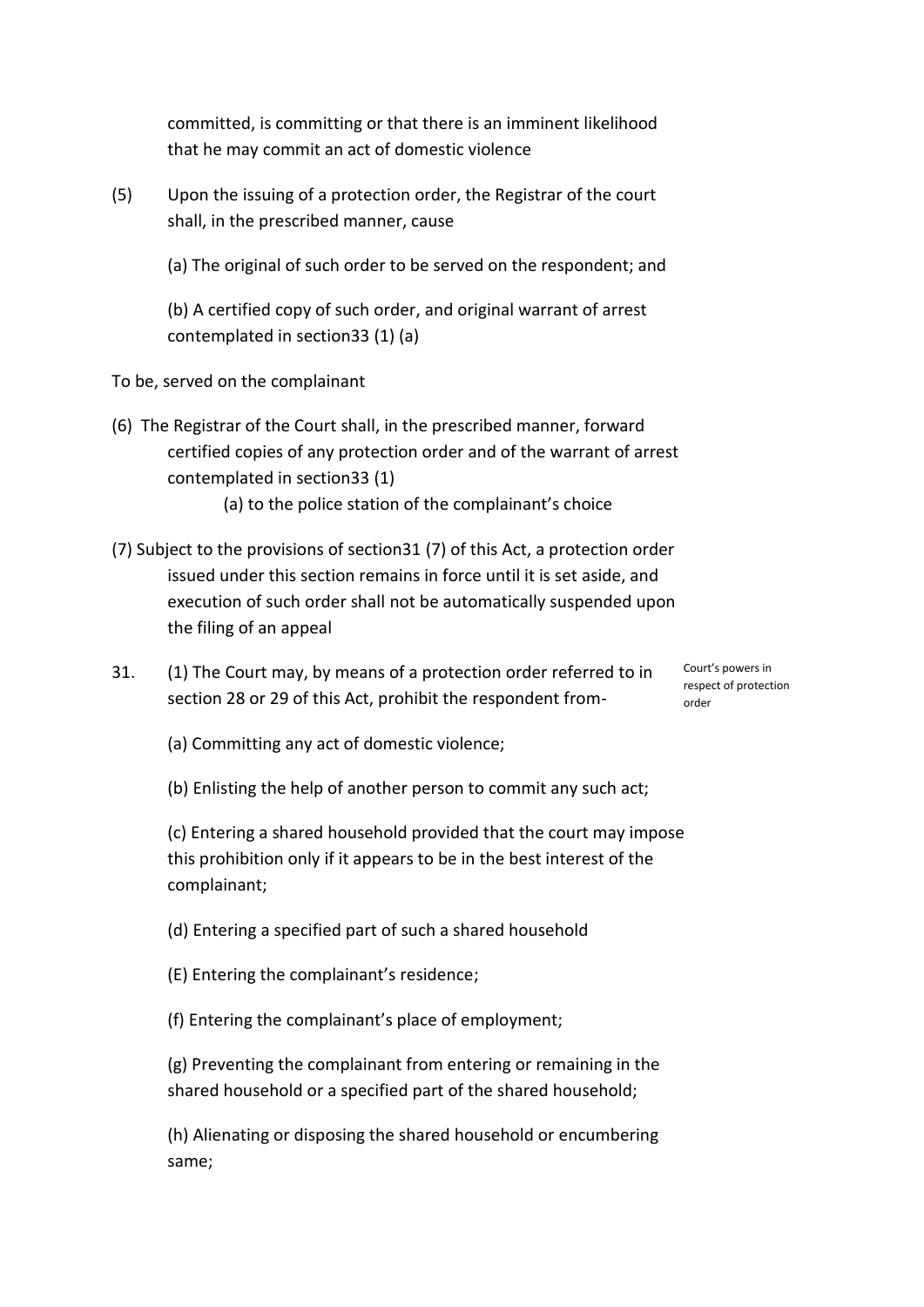(I) Renouncing his or her rights in the shared household except in favour of the complainant; or

(J) Committing any other act as specified in the protection order.

(2) The Court may impose any additional condition, which it deems reasonably necessary to protect and provide for the safety, health or well-being of the complainant, including an order

(a) To seize any arm or dangerous weapon in the possession or under the control of the respondent.

(b) That a police officer shall accompany the complainant to a specified place to assist with arrangement regarding the collection of personal property;

(c) Directing the respondent to secure alternative accommodation for the complainant

(d) Order a temporal relocation to any safe place as may be deem fit in the interest of the complainant; or

(e) Approve a mediation channel upon subsection by the complainant

- (3) In ordering a prohibition under subsection1(c) of this section, the Court may impose on the respondent obligation as to the discharge of rent or mortgage payments have regard to the financial needs and resources of the complainant and the respondent.
- (4) The Court may order the respondent to pay emergency monetary relief having regard to the financial needs and resources of the complainant and the respondent, and such order has the effect of a civil judgment of a court.
- (5) The Court may issue any direction to ensure that the complainant's physical address is not disclosed in any manner, which may endanger the safety, health or well-being of the complainant.
- (6) If the court is satisfied that it is in the best interest of any child, it may-

(a) Refuse the respondent contact with such child; or

(b) Order contact with such child on such conditions as it may consider appropriate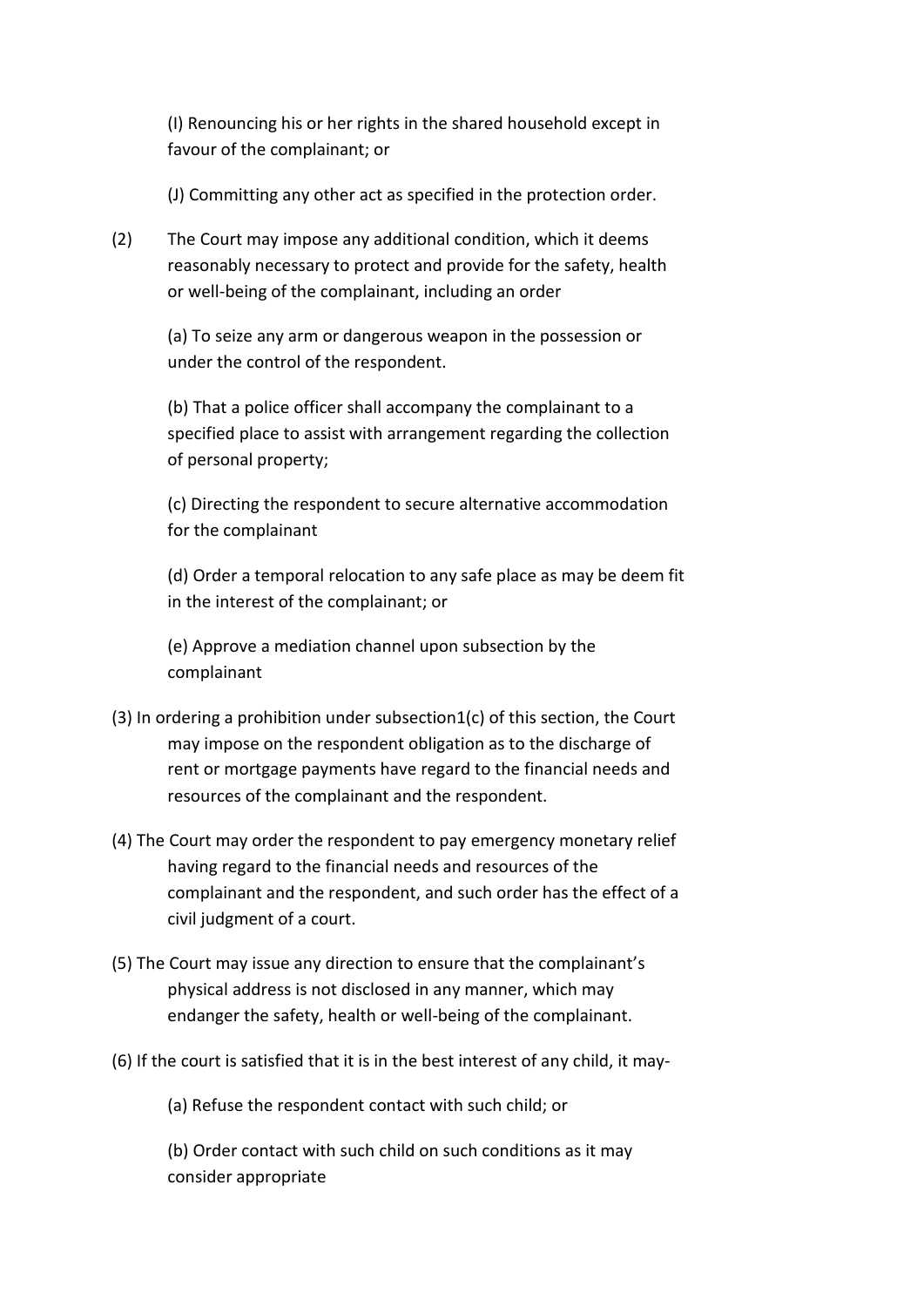- (7) The Court may not refuse to issue a protection order or impose and condition or make any order which it is competent to impose or make under this section. Merely on the grounds that other legal remedies are available to the complainant.
- (8) If the Court is of the opinion that any provision of a protection order deals with a matter that should, in the interests of justice, be dealt with further under any other relevant law, including the Matrimonial Causes Act, Cap. M7 Laws of the Federation, 2004, child's Right Act, the Court shall order that such a provision shall be in force for such limited period as the court determines, in order to afford the party concerned the opportunity to seek appropriate relief under such law
- 32. (1) A police officer, at the scene of an incident of violence or as soon thereafter as reasonably possible or to whom a report of violent has been made, shall have the duty of-

(a) Assisting a victim of violence to file a complaint regarding the violence;

(b) Providing or arranging safe transport for the victim to an alternative residence, safe place or shelter where is required;

(c) Providing or arranging transportation for the victim to the nearest hospital or medical facility for treatment of injuries where such treatment is needed,

(d) Explaining to the victim his or her rights to protection against violence and remedies available in terms of this Act;

(e) explaining to the victim that he or she has the right to lodge a criminal complaint in addition to any remedy provided under this Act; and

(f) Accompanying the victim to victim's residence to collect personal belongings.

(2) A police officer may, without an order from the Court or a warrant of arrest, arrest any person whom;

(a) He or she suspects upon reasonable grounds to have committed any of the offences under Part1 of this Act, and

Cup M7LFN, 2004 Act No.26, 2003